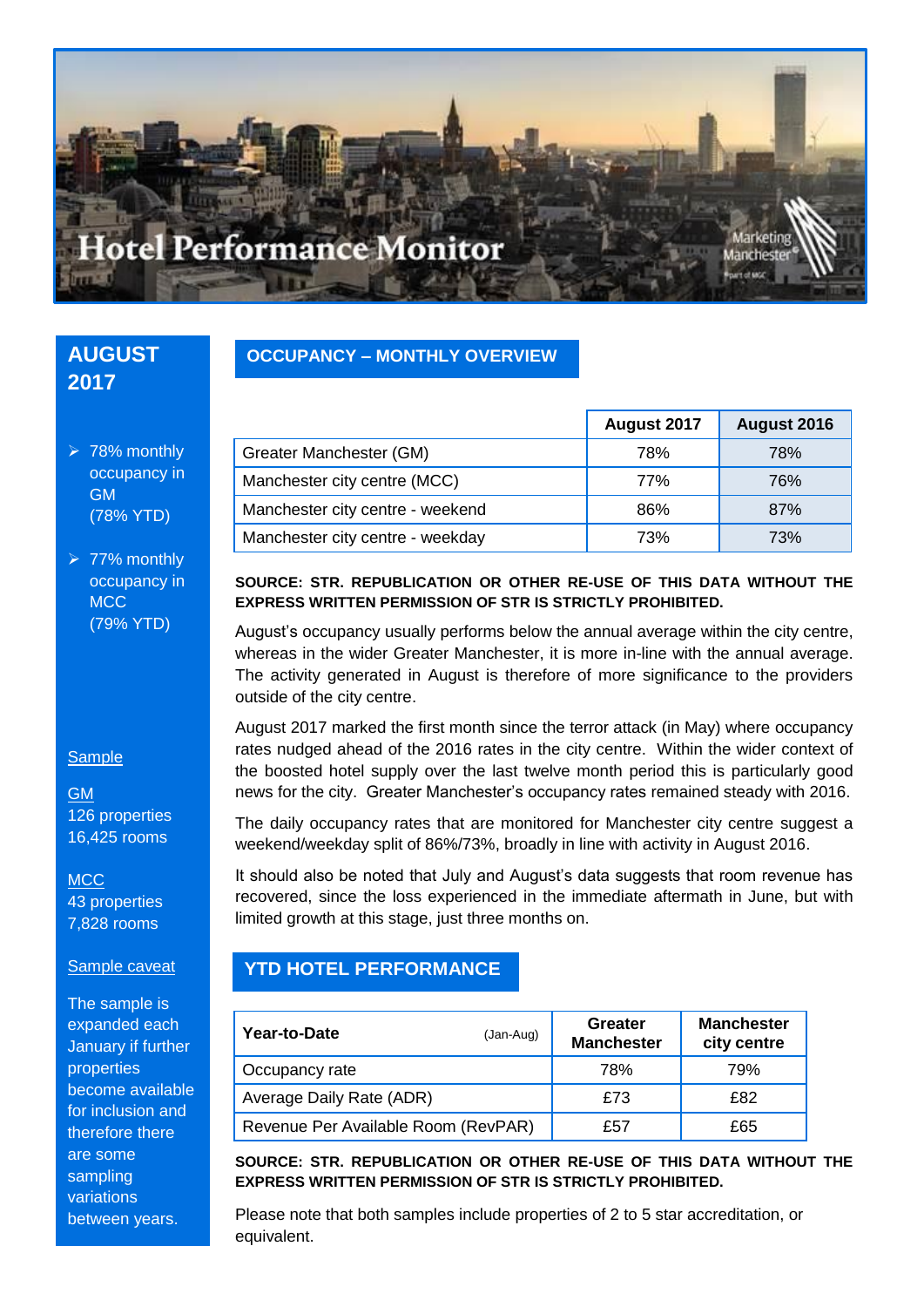# **AUGUST 2017**

 $\geq 23.410$ available rooms in GM\*

 $\geq 9.376$ available rooms in **Manchester** city centre

## **MONTHLY OCCUPANCY PEAKS**

Occupancy rates in Greater Manchester are driven by activity in a number of markets. Manchester city centre is then further boosted by events taking place across the city's venues.

Five dates in the city centre provided an occupancy rate of 90% or above and the most significant peaks in occupancy are referenced below, along with some of the main events occurring on these dates.

| <b>Occupancy</b> | Day/Date     | <b>Events</b>                                                                                                                                                                                                                                                                                                                                                                                |
|------------------|--------------|----------------------------------------------------------------------------------------------------------------------------------------------------------------------------------------------------------------------------------------------------------------------------------------------------------------------------------------------------------------------------------------------|
| 97%              | Sat. 26 Aug. | Over the UK bank holiday weekend Manchester<br>hosted its annual Manchester Pride Big Weekend,<br>Bolton its annual Food & Drink Festival, and Old<br><b>Trafford Football Ground hosted the Manchester</b><br>United and Leicester City FC game.                                                                                                                                            |
| 93%              | Sat. 12 Aug. | When the fixtures were initially released,<br>Manchester United were due to play West Ham at<br>Old Trafford but this was changed in subsequent<br>weeks to the following day (Sunday 13 <sup>th</sup> ). Oldham<br>hosted the 'Cotton Clouds' music festival,<br>Rochdale hosted its annual Feel Good Festival<br>and Manchester hosted its annual Caribbean<br>Festival at Alexandra Park. |
| 91%              | Sat. 05 Aug. | This was the weekend of the England v South<br>Africa 4-day test match at Emirates Old Trafford.                                                                                                                                                                                                                                                                                             |

**SOURCE: STR. REPUBLICATION OR OTHER RE-USE OF THIS DATA WITHOUT THE EXPRESS WRITTEN PERMISSION OF STR IS STRICTLY PROHIBITED.**

## **CURRENT SUPPLY**

As occupancy levels are a measure of how well demand is meeting supply, the levels of supply are monitored to provide context on demand data. For example, when an 80% daily occupancy rate is achieved in a market with 21,000 rooms, 16,800 rooms are sold per night but when a 78% daily occupancy rate is achieved in a market with 22,000 rooms, 17,160 rooms are sold per night.

The latest intelligence shows the level of supply at the end of August 2017\* as:



authorities of the GMCA undertaken during the annual STEAM process.

and summer university lets. 2. Stock counts are updated for most properties on a continuous basis, where information is available. This is supplemented by a comprehensive stock count for the ten local

\*Please note that as Hilton Garden Inn Emirates Old Trafford Manchester opened at the very end of August these 150 rooms will be included from September stock calculations onwards.